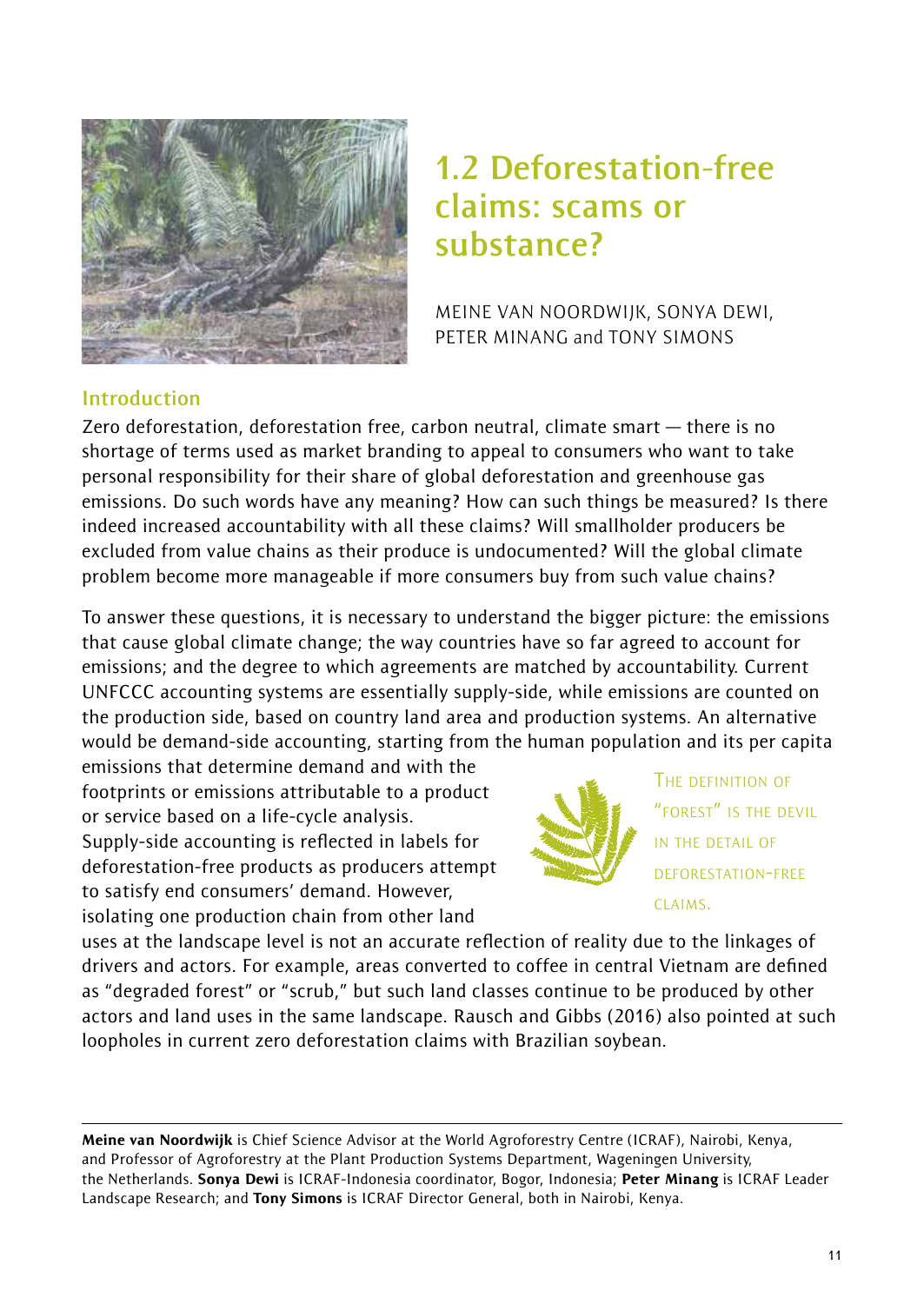This article explores these issues through seven questions:

- ~ When, how and why do zero deforestation claims arise in global trade?
- ~ How do forest definitions relate to zero deforestation claims?
- ~ How much variation is there in the footprints of equivalent products?
- ~ Is a chain-of-custody system needed for credible deforestation-free value chains?
- ~ How would actors along a value chain need to interact with jurisdictions to control leakage?
- ~ Can individually determined contributions support nationally determined contributions?
- ~ What wider change in the global economy is needed to make zero deforestation claims relevant?

# **Shifting blame or solving problems?**

A comparative analysis of environmental and social certification systems in five tropical commodities (timber, palm oil, coffee, cacao and rubber; see Mithöfer et al. 2017) used the issue-attention cycle as the starting point for understanding what issues are relevant for key commodity that gained sufficient prominence in public discourse to spark a certification response. Whether or not such responses only shift blame to non-certified production, or also contribute to reducing the severity of deforestation, is an open question. Certification is focused on the exclusion of the non-certified, while landscape approaches include all current actors and activities as a starting point. Case studies showed timeline differences and spill-over learning curves where certification is an inter-



mediate stage, and the "internalization of externalities" requires behavioural norms along value chains rather than "payments for not committing crimes."

## **Definitions**

The definition of "forest" is the devil in the details of deforestation-free claims. In most forest definitions, agriculture and forest are mutually exclusive categories, with generic non-agriculture conditions added to tree-cover criteria for what comprises forest. And since clear-felling/replanting is considered a normal

forest management practice, land can occasionally be bare. There is also ongoing debate on how to distinguish natural from planted forest, and although both have been reported jointly in FAO forest resource assessments, their properties differ substantially. The forest implied in deforestation-free commitments is natural forest and often with high conservation value or high carbon stock value. So, deforestation by FAO reporting standards can continue even if all the commodities produced meet the deforestation-free standards currently proposed; species-rich agroforests have already become a target for conversion to monoculture plantations (Villamor et al. 2014). The scale of assessments also matters. For larger areas zero-net deforestation (no change in forest fraction of landscapes) differs from zero-deforestation (no single-pixel changes), and thus, given the ongoing debate on definitions, deforestation-free claims can be virtually meaningless (Box 1).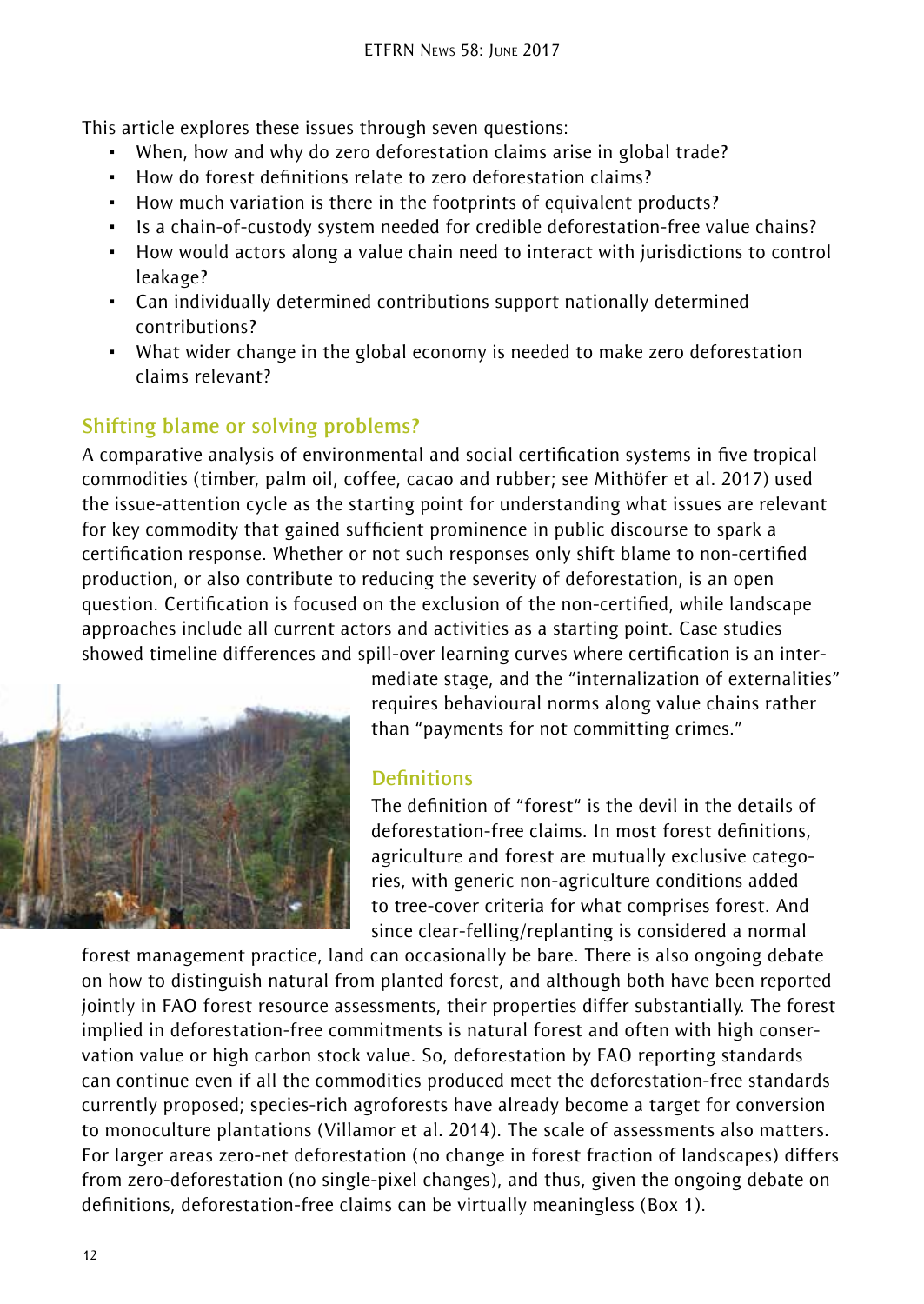#### **Box 1. Definitions**

There is little reason to exclude oil palm from the generic concept of what is a tree, and as oil palm plantations easily meet the height and tree cover criteria in the definition of a forest, they can be classified as such. Conversion of natural forests to oil palm plantations is then per definition, "deforestation free," as it "only" modifies the type within the forest category (van Noordwijk and Minang 2009; van Noordwijk et al. 2014). This contrast with common value systems— but it is the consequence of forest definitions made by foresters who defend monocultural plantations as efficient makeovers of natural forests. In practice, a "forest" is as much an institutional concept as it is a description of a woody vegetation. Zero deforestation claims can now be restricted to high conservation value (HCV) or high carbon stock (HCS) forest subsets, leaving the rest open to conversion (Meyer and Miller 2015). Claims to be "carbon neutral" refer to quantitative perspectives on land-use change and have more substance (van Noordwijk et al. 2016) — but they may not have the same appeal as "deforestation free."

#### **Footprints**

Policies regarding footprints (including EU rules on biofuel use) tend to use characteristics for product categories as a whole to allow comparison with others. The variation in footprints within any biofuel feedstock, however, is substantial. Palm oil was, depending on land history and management, both the best and the worst among biofuels compared by Davis et al. (2013). Variation in footprints within a commodity (or commodity group) is essential for differentiation, if standards and certification procedures are to be meaningful (Mithöfer et al. (2017). As forests were the common pre-human vegetation in large parts of the world, and especially where tropical commodities are produced, zero deforestation claims must specify a cut-off time. History cannot be turned back and historical land cover change must be accepted, usually referring to a "grandfather" rule linked to the time an agreement was reached. But as there tends to be a continuous reinvention of standards, the reference point of what is considered historical keeps moving forward. The cut-off date of past forest conversion is a key detail in any standard.

#### **Chains of custody**

Where the quality that a certification system tries to protect is embedded in the product itself but is not easily observed, a chain of custody system is essential. Such a system requires considerable documentation and bureaucratization to track a product along all transport and transformations in its value chain. This tends to be easier in vertically integrated value chains than in those that involve multiple market transactions. Interestingly, the chain of custody concept could also apply to land. As it stands, land (or associated concessions) can be readily transferred between commodity sectors without responsibility for past (buyer) or future (seller) ecological changes. Concessions for sustainable logging can transfer logged-over forests (that can still recover ecologically) to plantation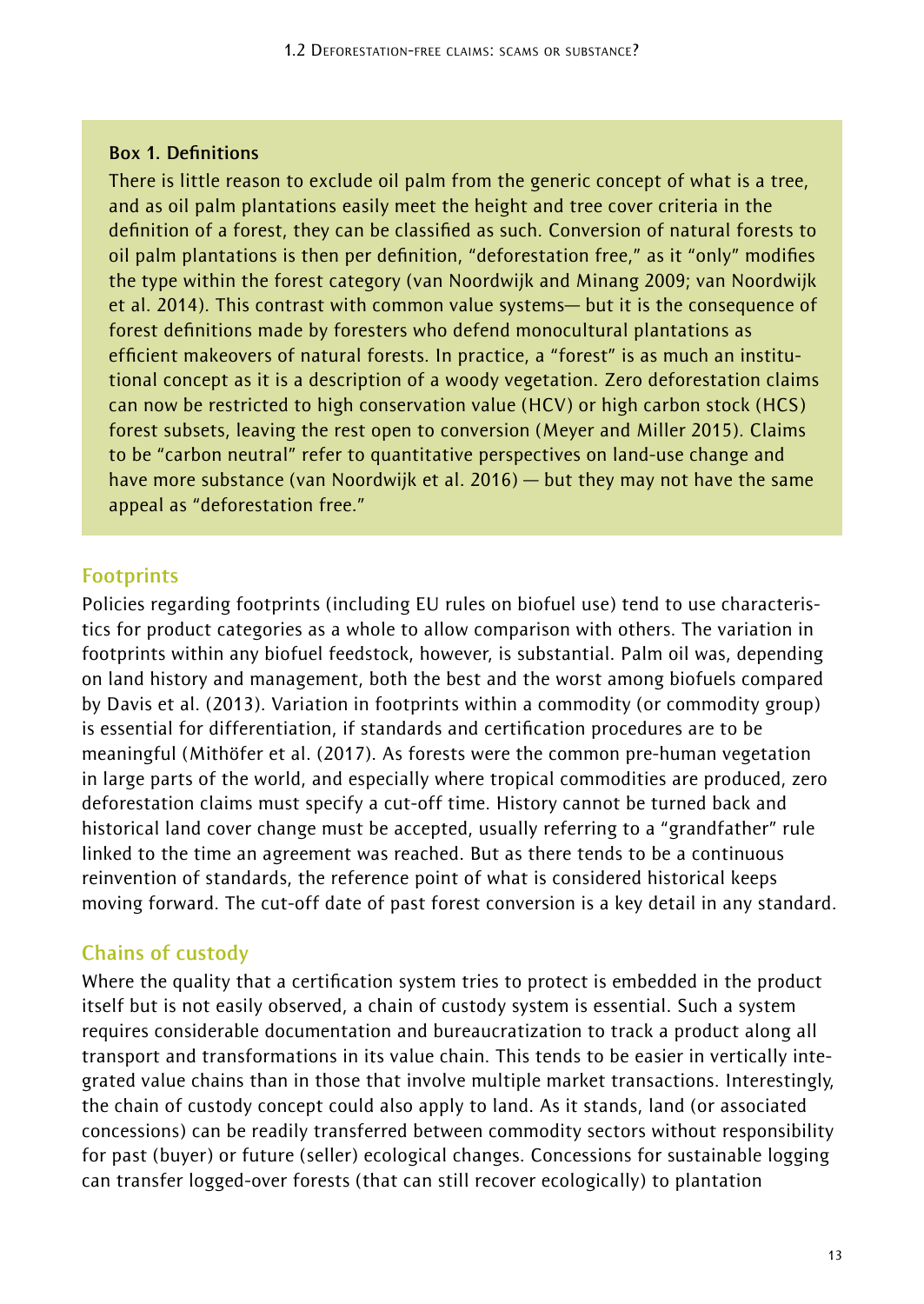companies that start with land outside the high carbon stock category. Government authorities that provide concessions could accept responsibility for area-based chains of custody, and in so doing clarifying the intermediate landscape scale in jurisdictional dimensions (Minang et al. 2015).

#### **Controlling leakage**

In addressing consumer behaviour, self-regulation by the oil palm industry has led to a segregation of the market, as seen in the Tripa swamp in Aceh, Sumatra (Tata et al. 2014). Companies that want to meet external expectations selectively retain defensible holdings and sell controversial ones, but companies that cater to markets that don't ask questions buy concessions from the first group. The companies are deforestation free, but the landscape become deforested. This is a form of leakage. 'Avoided deforestation' was rejected as a valid target for emission reductions in early UNFCCC negotiation because of such risk of leakage. It may be possible to reduce deforestation and associated emissions in selected places, but unless the total demand for products is reduced, such reductions are likely to lead to increased conversion elsewhere. Dewi et al. (2013) showed that



establishing protected areas in Laos, Indonesia, Madagascar and Cameroon was associated with increased forest conversion in surrounding zones. Increasing the size of projects and ensuring that all areas are included is essentially what made avoided deforestation acceptable within the UNFCCC when this practice increased to the national scale. After initial resistance, sub-national scales of implementation described as jurisdictional approaches can more credibly declare that they are deforestation-free than private-sector actors can. Synergy between the private sector and local governments is now sought as a better approach to a "green economy" or to low-emission development strategies. The proposal by Meyer and Miller (2015) to combine zero deforestation zones with jurisdictional REDD+ is a logical next step — but it is based on expectations of REDD+ finance that may not materialize. An internationally agreed carbon tax is an alternative, but seems far from current political realities. Without external investment in deforestation-free areas, however, it will be hard for governments to meet the Sustainable Development Goals. Current commitments by

the Indonesian government to avoid further peatland fires are inspired by health and economic consequences, rather than by carbon emissions (Dewi et al. 2015).

#### **Individually determined contributions**

The demand for products that meet standards beyond compliance to legal norms is an expression of individually determined contributions of global citizens whose sense of responsibility does not stop at national borders. This context could be particularly effective when targeting emissions not currently accounted for, such as those embodied in trade. Lifestyle choices, dietary changes and waste reduction may be more effective than choosing products with a smaller carbon footprint. Governments that impose restrictions on individual consumption have little chance of winning elections, so a strong foundation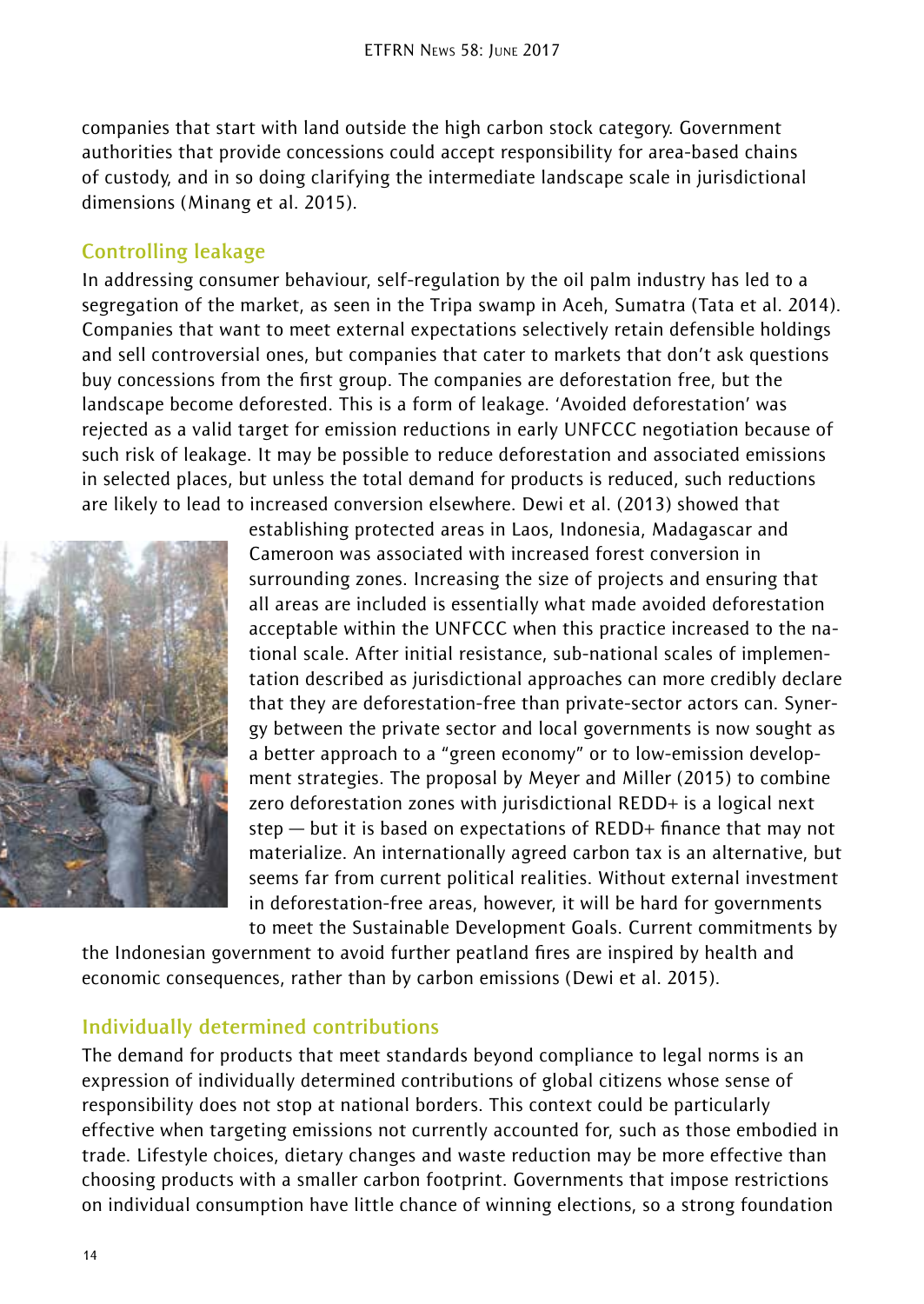in voluntary choice and moral peer-group pressure will be more effective than nationally determined commitments.

#### **Wider challenges**

One of the greatest global accounting conundrums is the low appreciation of agriculture and forestry. They account for only 5.5% of the world's GDP while employing more than half of the world's population, using two-thirds of all land and three-quarters of all fresh water, and providing more than 90% of humanity's food needs. Something is surely amiss in the world's balance sheet, and zero deforestation claims alone will not fix this problem. Providing raw materials for extractive industries and primary commodity production, will

not bring economic development where it is most needed. A stronger commitment to developing local industries that add value to commodities is needed to make "green economy" expectations become reality. This can be achieved even without the expansion of agriculture and plantations if productivity is increased, market chains are improved and downstream industries offer more off-farm employment opportunities.

## **Conclusions**

Six key conclusions emerge. The first is that forms of certification that support consumer choices on the footprints they take responsibility for by buying certain products will themselves need public scrutiny, as there appears to be a fuzzy concept of "forest." Second: the accepted cut-off date for historical forest conversion is an essential detail for any forest-protecting claims. Third: as much deforestation is a stepwise process, often initiated by logging, that in itself is not

ecologically irreversible, and the chain of custody concept should be extended to apply to areas, not just products. Fourth: rather than certifying products as deforestation-free, it is more meaningful to certify large landscapes or sub-national jurisdictions as sources of verifiably sustainable or responsible products, if these can be shown to have aboveaverage performance maintaining natural forests in relation to human population density. Fifth: individually determined contributions to global environmental integrity can help in global forest protection, especially where they complement (rather than overlap with) national commitments and regulations. Finally, the extraction of primary agricultural products that add little low local value or on-site processing will continue to be a risk for remaining forests. Concerted local strategies, formulated as green growth plans that integrate land-use plans, good agricultural practices and improved value chains, can promote a landscape approach through public-private-people partnerships that achieve equitable economic growth while conserving forests and maintaining healthy ecosystems.

It may be too early to state what part of current zero deforestation claims are substantiated by changes on the ground in production areas, and what part is merely shifting blame, with no net beneficial effect despite hard work at lower scales, such as Rausch and Gibbs (2016) pointed out with loopholes in current claims against Brazilian soybean.